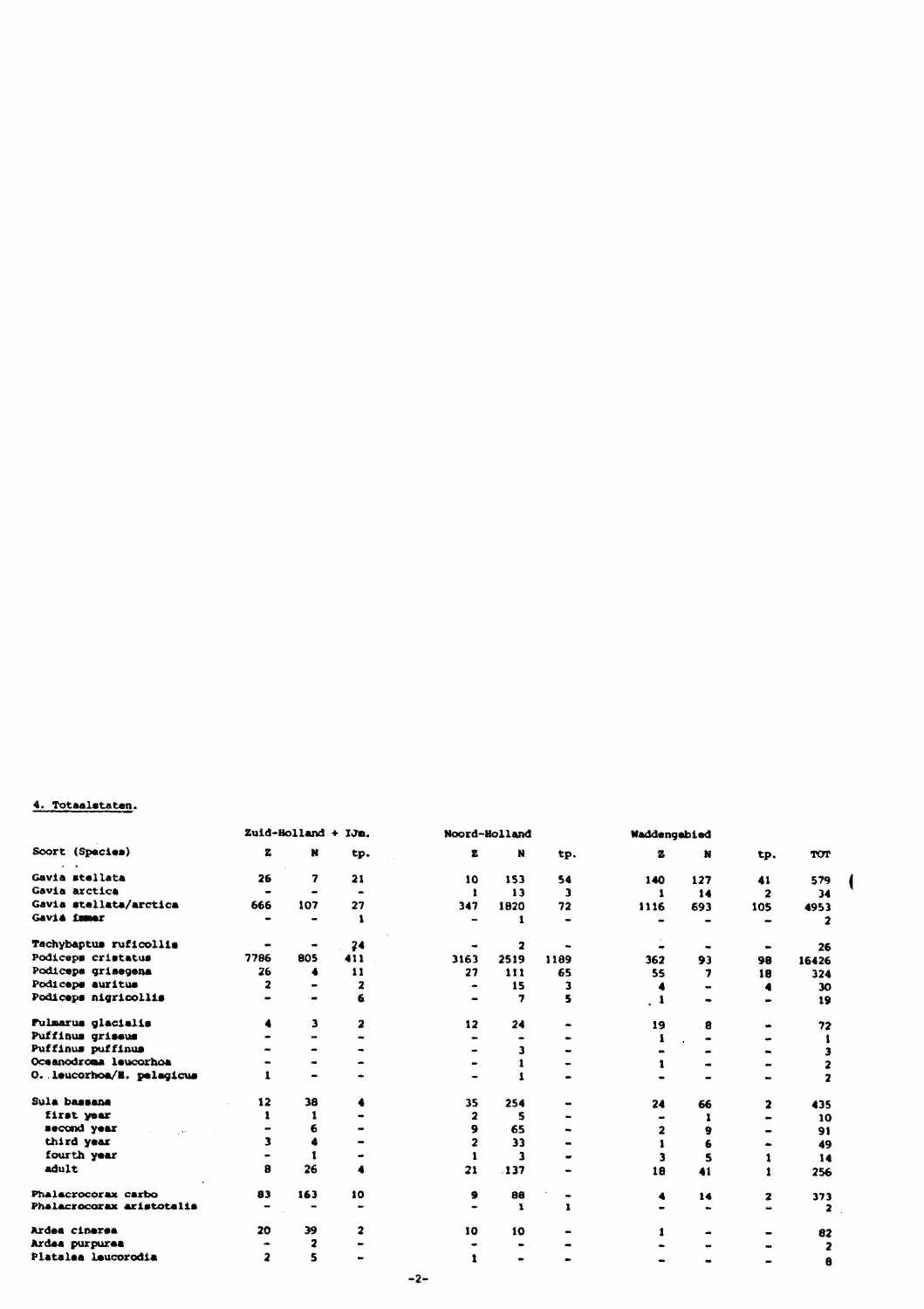|                                             |                                    | Zuid-Holland + IJm.          |                                           |  | Noord-Holland                |                          |                                           |                      | Waddengebied         |                                           |                         |
|---------------------------------------------|------------------------------------|------------------------------|-------------------------------------------|--|------------------------------|--------------------------|-------------------------------------------|----------------------|----------------------|-------------------------------------------|-------------------------|
| Soort (Species)                             | z                                  | N                            | tp.                                       |  | 2                            | N                        | tp.                                       | z                    | N                    | tp                                        | TOT                     |
| Cygnus spec.                                |                                    | 4                            | -                                         |  |                              |                          | $\bullet$                                 | a.                   | $\bullet$            | $\bullet$                                 | 4                       |
| Cygnus olor                                 | 81                                 | 70                           | 8                                         |  | 1                            | 44                       | 12                                        |                      | -                    | $\bullet$                                 | 216                     |
| Cygnus cygnus<br>Cygnus columbianus         |                                    | 14                           | $\bullet$                                 |  |                              | 61                       | $\bullet$                                 |                      |                      | $\bullet$                                 | 75                      |
| Anser spec.                                 | $\bullet$                          | ٠                            | $\blacksquare$                            |  |                              | 160<br>                  |                                           |                      | -<br>1               | $\bullet$<br>$\bullet$                    | 160<br>1                |
| Anser fabalis                               | $\bullet$                          | 151                          | $\bullet$                                 |  |                              | ۰                        |                                           |                      | $\bullet$            |                                           | 151                     |
| Anser albifrons<br>Anser anser              | ۰                                  | 113                          | $\bullet$                                 |  |                              | 26                       |                                           |                      | 37                   | ۰                                         | 179                     |
| Anser brachyrhynchus                        | 5<br>1                             | 65<br>17                     |                                           |  |                              | 58                       | 3                                         |                      | $\bullet$            | $\bullet$                                 | 131                     |
| Anser indicus                               |                                    | 1                            | $\bullet$                                 |  |                              | $\bullet$<br>۰           | ٠                                         | $\blacksquare$       | -                    | $\bullet$<br>۰                            | 18<br>1                 |
| Branta leucopsis                            | $\bullet$                          | 490                          | $\bullet$                                 |  | ٠                            | 169                      | $\blacksquare$                            |                      | $\bullet$            | $\blacksquare$                            | 659                     |
| Branta bernicla<br>Alopochen asyyptiacus    | 270                                | 2146                         | 1                                         |  | 63                           | 20193                    | 11                                        | 29                   | 913                  |                                           | 23626                   |
| <b>Tadorna tadorna</b>                      | 8<br>452                           | 1<br>591                     | 4<br>14                                   |  | 232                          | 1274                     | $\bullet$<br>63                           | $\blacksquare$<br>33 | $\bullet$<br>59      | $\bullet$<br>4                            | 13<br>2722              |
| Anas spec.                                  | 151                                | 340                          |                                           |  | 4                            | 77                       | $\blacksquare$                            | $\bullet$            | $\bullet$            | $\blacksquare$                            | 572                     |
| Anas penelope                               | 245                                | 291                          | 119                                       |  | 128                          | 3879                     | 64                                        | 9                    | 54                   | $\mathbf{z}$                              | 4800                    |
| Anas strepera<br>Anas crecca                | ٠                                  | 7                            |                                           |  | 5                            | 52                       | 4                                         | $\blacksquare$       | 2                    | $\blacksquare$                            | 70                      |
| Anas platyrhynchos                          | 120<br>56                          | 512<br>88                    | 21<br>25                                  |  | 99<br>79                     | 5424<br>167              | 33                                        | 27                   | 257                  | 20                                        | 6513                    |
| Anas acuta                                  | 34                                 | 42                           | $\blacksquare$                            |  | 10                           | 248                      | 73<br>$\bullet$                           | 6<br>2               | 18<br>23             | 21<br>$\qquad \qquad \blacksquare$        | 533<br>359              |
| Anas querquedula                            | 1                                  | 1                            | $\blacksquare$                            |  | 2                            | 53                       |                                           | 2                    | $\bullet$            | $\bullet$                                 | 59                      |
| Anas clypeata<br>Aythya ferina              | 27<br>22                           | 94                           | $\bullet$                                 |  | 15                           | 347                      | $\rightarrow$                             | 5                    | 12                   | $\blacksquare$                            | 500                     |
| Aythya fuliqula                             | 35                                 | 54<br>43                     | $\bullet$<br>86                           |  | 2<br>18                      | 29<br>93                 | $\bullet$                                 | 8                    | 7<br>23              | $\bullet$<br>$\blacksquare$               | 114<br>306              |
| Aythya marila                               | 3                                  | 10                           | 8                                         |  | 12                           | 518                      |                                           | 51                   | 3                    | ٠                                         | 605                     |
| Somateria mollissima                        | 153                                | 289                          | 1375                                      |  | 92                           | 1079                     | 241                                       | 756                  | 1402                 | 324                                       | 5711                    |
| female<br>nale                              | 13                                 | 14                           | 45                                        |  | 20                           | 527                      | 102                                       | 278                  | 442                  | 136                                       | 1577                    |
| Clangula hyemalis                           | 6<br>$\blacksquare$                | 14<br>1                      | 22<br>1                                   |  | 16                           | 313                      | 136                                       | 279                  | 303                  | 147                                       | 1236                    |
| Melanitta nigra                             | 2869                               | 4551                         | 1217                                      |  | 6<br>4268                    | 15<br>68578              | $\overline{\mathbf{z}}$<br>1269           | 1<br>2706            | S<br>30662           | 173                                       | 31<br>116293            |
| fenale                                      | $\overline{\mathbf{z}}$            | 144                          | 2                                         |  | 63                           | 1603                     | 98                                        | 278                  | 399                  | 11                                        | 2600                    |
| male<br>Melanitta fusca                     | 4                                  | 134                          | $\bullet$                                 |  | 128                          | 3226                     | 150                                       | 516                  | 861                  | 16                                        | 5035                    |
| fenale                                      | 14<br>1                            | 26<br>3                      | 1<br>٠                                    |  | 21                           | 998                      | $\bullet$                                 | 21                   | 757                  | ٠                                         | 1938                    |
| male                                        | $\mathbf{z}$                       | 5                            | $\blacksquare$                            |  | 2<br>4                       | 19<br>43                 | $\blacksquare$                            | 4<br>8               | 22<br>33             |                                           | 51<br>95                |
| Histrionicus histrionicus                   | $\blacksquare$                     | ٠                            | 1                                         |  |                              | $\overline{\phantom{a}}$ |                                           |                      | $\ddot{\phantom{0}}$ | ۰                                         | 1                       |
| Bucephala clangula<br>Mergus albellus       | 35                                 | 19                           | 2                                         |  | 15                           | 99                       | 5                                         | з                    | s                    | 4                                         | 187                     |
| Merqus serrator                             | 1<br>427                           | ٠<br>479                     | $\bullet$<br>11                           |  | 23                           | 1                        | $\bullet$                                 | ٠                    | $\blacksquare$       | $\blacksquare$                            | 25                      |
| fenale                                      | 24                                 | 9                            | з                                         |  | 187<br>59                    | 1980<br>834              | 4<br>$\overline{2}$                       | 67<br>32             | 172<br>89            | 18<br>16                                  | 3345<br>1068            |
| nale                                        | 40                                 | 16                           | 1                                         |  | 50                           | 649                      | 1                                         | 28                   | 63                   | 2                                         | 850                     |
| Mergus merganser<br><b>Fulica atra</b>      | 20<br>$\hbox{\small \bf -}$        | 9<br>-                       | ٠<br>67                                   |  | $\blacksquare$<br>-          | 12<br>$\bullet$          |                                           | 1                    | 2                    |                                           | 44<br>67                |
| Haematopus ostralegus                       | 1087                               | 1874                         | 163                                       |  | 616                          | 2424                     | 369                                       | 175                  | 94                   | 118                                       | 6920                    |
| Recurvirostra avosetta                      | 25                                 | 131                          | з                                         |  | 11                           | 370                      |                                           | -                    |                      |                                           | 540                     |
| Charadrius hiaticula<br>Charadrius dubius   | 20                                 | 356                          | $\blacksquare$                            |  | 3                            | 198                      | 4                                         | 1                    | 4                    |                                           | 586                     |
| Charadrius alexandrinus                     | 1<br>2                             | 14                           |                                           |  |                              | ı                        |                                           |                      |                      |                                           | - 3                     |
| Pluvialis apricaria                         | $\mathbf{z}$                       | 446                          | $\qquad \qquad \blacksquare$<br>۰.        |  | 3                            | $\blacksquare$<br>613    | $\qquad \qquad \blacksquare$<br>$\bullet$ | 2<br>$\blacksquare$  | $\bullet$<br>18      | $\qquad \qquad \blacksquare$<br>۰         | 18<br>1082              |
| Pluvialis squatarola                        | 30                                 | 1691                         | 6                                         |  | 11                           | 9282                     | 10                                        | 3                    | 110                  | $\qquad \qquad \blacksquare$              | 11143                   |
| Vanellus vanellus                           | 275                                | 64                           | 1                                         |  | 913                          | 1521                     | $\mathbf{z}$                              | 10                   | 11                   | $\qquad \qquad \blacksquare$              | 2797                    |
| Calidris canutus<br>Calidris alba           | 465<br>89                          | 818<br>202                   | $\overline{\mathbf{2}}$                   |  | 4                            | 1597                     | 7.                                        | $\bullet$            | 123                  | $\mathbf{1}$ .                            | 3017                    |
| Calidris minutus                            | $\qquad \qquad \blacksquare$       | 8                            | 933<br>-                                  |  | 18<br>$\bullet$              | 764<br>2                 | 71<br>-                                   | 143                  | 333<br>$\bullet$     | 729                                       | 3272                    |
| Calidris ferruginea                         | ۰                                  | Э                            |                                           |  |                              | $\overline{\mathbf{3}}$  | $\blacksquare$                            | $\tilde{}$           | $\bullet$            | $\bullet$<br>۰                            | 10<br>6                 |
| Calidris maritima                           | 17                                 | 39                           | 1413                                      |  | ٠                            | 10                       | 7                                         |                      | ٠                    | $\bullet$                                 | 1486                    |
| Calidris alpina<br>Philomachus pugnax       | 97<br>1                            | 512<br>112                   | 42                                        |  | 18                           | 2689                     | 6                                         | з                    | 287                  | $\tilde{\phantom{a}}$                     | 3654                    |
| Gallinago gallinago                         |                                    | $\overline{\mathbf{2}}$      | $\bullet$<br>$\qquad \qquad \blacksquare$ |  | 1                            | 5<br>5                   | $\bullet$<br>$\bullet$                    |                      | $\bullet$            | ۰                                         | 118                     |
| Scolopax rusticola                          | $\blacksquare$                     | $\qquad \qquad \blacksquare$ | 1                                         |  |                              | $\blacksquare$           | $\bullet$                                 |                      | 10<br>$\bullet$      | $\qquad \qquad \blacksquare$<br>$\bullet$ | 18<br>-1                |
| Lymnocryptes minimus                        | ٠                                  | $\blacksquare$               | $\frac{1}{2}$                             |  |                              | $\mathbf{1}$             | $\bullet$                                 | -                    | $\bullet$            | ۰                                         | -1                      |
| Limosa limosa<br>Limosa lapponica           | $\overline{\phantom{a}}$<br>150    | 86<br>2435                   | $\mathbf{1}$<br>6                         |  | $\blacksquare$               | 76                       | 3                                         | $\blacksquare$       | $\mathbf{z}$         | $\bullet$                                 | 175                     |
| Numenius phaeopus                           | 136                                | 1367                         | 63                                        |  | 16<br>19                     | 9374<br>665              | $\overline{\mathbf{c}}$                   | 37<br>4              | 1231<br>26           | 32                                        | 13283                   |
| Numenius arquata                            | 129                                | 343                          | $\qquad \qquad \blacksquare$              |  | 45                           | 712                      | э                                         | 15                   | 106                  | $\mathbf{z}$<br>8                         | 2282<br>1361            |
| Tringa erythropus                           | $\frac{1}{2}$                      | 204                          | $\qquad \qquad \blacksquare$              |  | э                            | 27                       | 1                                         |                      | 5                    | $\bullet$                                 | 240                     |
| Tringa stagnatilis<br>Tringa nebularia      | $\bullet$<br>1                     | $\rightarrow$<br>174         | 1<br>3                                    |  |                              | $\blacksquare$           |                                           | ۰                    | $\blacksquare$       | ۰                                         | -1                      |
| Tringa ochropus                             | 1                                  | $\bullet$                    | $\bullet$                                 |  | 4                            | 330<br>з                 | $\mathbf{1}$<br>$\blacksquare$            |                      | 6<br>٠               | $\hat{\phantom{a}}$<br>۰                  | 519                     |
| Actitis hypolencos                          | $\mathbf{z}$                       | 6                            | 107                                       |  | $\qquad \qquad \blacksquare$ | 27                       | $\bullet$                                 | 4                    | ٠                    | 1                                         | 147                     |
| Arenaria interpres<br>Phalaropus fulicarius | 10<br>$\rightarrow$                | 261<br>$\rightarrow$         | 150<br>$\bullet$                          |  | 29                           | 1072<br>1                | 1250                                      | 8                    | 38<br>$\bullet$      | 21<br>                                    | 2839<br>-1              |
| Stercorarius pomarinus                      | з                                  |                              |                                           |  | 2                            | 2                        |                                           |                      | 1                    | ۰                                         | 8                       |
| light phase adult                           | -                                  | ۰                            | ۰                                         |  |                              | 1                        | $\bullet$                                 |                      | 1                    | $\blacksquare$                            | $\overline{\mathbf{z}}$ |
| first year<br>Stercorarius parasiticus      | 3                                  | -                            | $\blacksquare$                            |  | $\mathbf{1}$                 | $\bullet$                | $\bullet$                                 |                      | ۰                    | ۰                                         |                         |
| light phase adult                           | 14<br>$\qquad \qquad \blacksquare$ | 4                            |                                           |  |                              | 36                       | 1                                         | J.                   | 27                   | $\qquad \qquad \blacksquare$              | 85                      |
| first year                                  | 3                                  | ۰                            |                                           |  |                              | 6<br>$\blacksquare$      | $\qquad \qquad \blacksquare$              | 1                    | 5<br>-               | ۰                                         | $\mathbf{11}$           |
| Stercorarius skua                           | 7                                  | 1                            | $\blacksquare$                            |  |                              | $\overline{\mathbf{a}}$  |                                           |                      |                      | $\blacksquare$                            | 16                      |

 $\overline{\phantom{a}}$ 

I